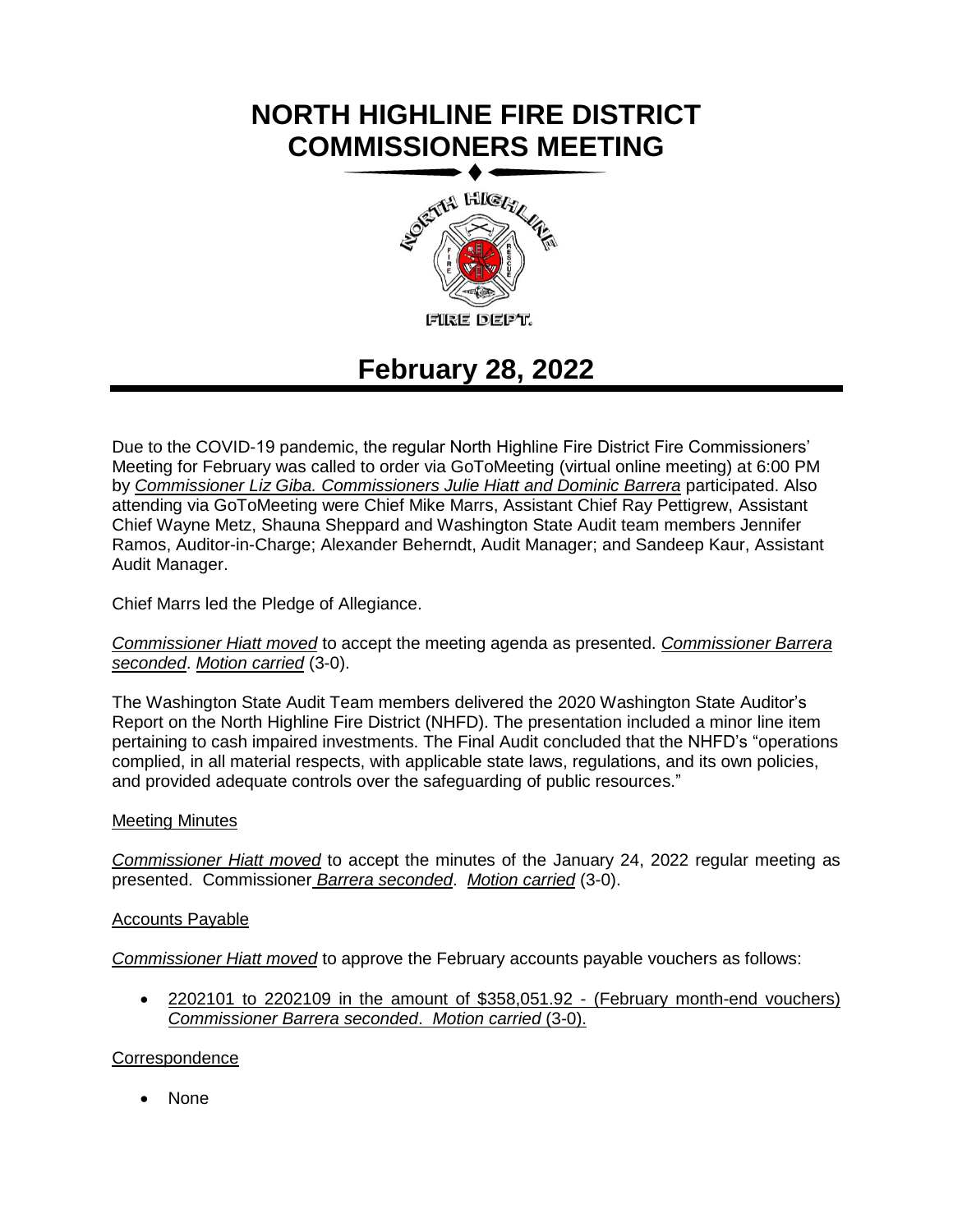### Public Comment

• None

### Commissioners' Report

• Commissioner Hiatt reported that our Fire Department made a call to her home and did a great job. She thanked Firefighters Jeremy and Matthew.

#### IAFF Local #1461

• None

# Financial Reports

The Board received copies of the February 2022 Treasurer's and Cash Flow Reports, and all are tracking well.

#### Chief's Report

# Chief Marrs reported on the following:

- contract, and it should be ready for the commissioners' review at our March meeting. • Station 18 Remodel Update – Things are progressing well. Chief Marrs met with the architects and is impressed with their work. Their preliminary drawings include creative of space and ways to implement tenant improvements. Brian Snure reviewed the
- COVID-19 -- Omicron Variant Update The case count has dropped. Although the BA2 variant is about 30% more contagious than Omicron, it is being mitigated by vaccines, etc. At the beginning of February, the 7-day average was 2,000 cases per 100,000 people. Now, our 7-day average is about 96 cases per 100,000 people. Governor Inslee has announced that the mask mandate will be relaxed effective March 12<sup>th</sup>, 2022.
- Assessed Value Letter from the King County Assessor's Office We have received this information which is vital to creation of the budget.
- Firework Ban Communication Plan This is the first year of the fireworks ban. The plan is to begin public messaging of "Respect Your Neighbors, Respect The Ban." early in the second quarter.
- Chief Marrs attended the February meeting of the North Highline Unincorporated Area Council (NHUAC). (1) Fireworks Ban - Among the issues discussed were the challenges associated with raising awareness of the Fireworks Ban and confronting those who light fireworks. John Taylor of King County's Department of Local Services (DLS) has asked NHFD to help. Chief Marrs believes we can assist prior to, but not on July 4<sup>th</sup> because we are too busy. Commissioner Hiatt brought up the idea of a professional, legal fireworks show on the  $4<sup>th</sup>$  of July as an alternative. A discussion followed wherein Commissioner Hiatt offered to see if a neighborhood entity is interested in and able to sponsor a community show. (2) North Highline Subarea Plan - Jacquelyn Reed of DLS gave a presentation on the Subarea Plan. There is a definite need for further review and identification of proposed density and impact s of that increase of people and buildings. We have significant concerns, such as call volume, water supply, access problems related to narrow streets, other road, and fire lane issues. The higher